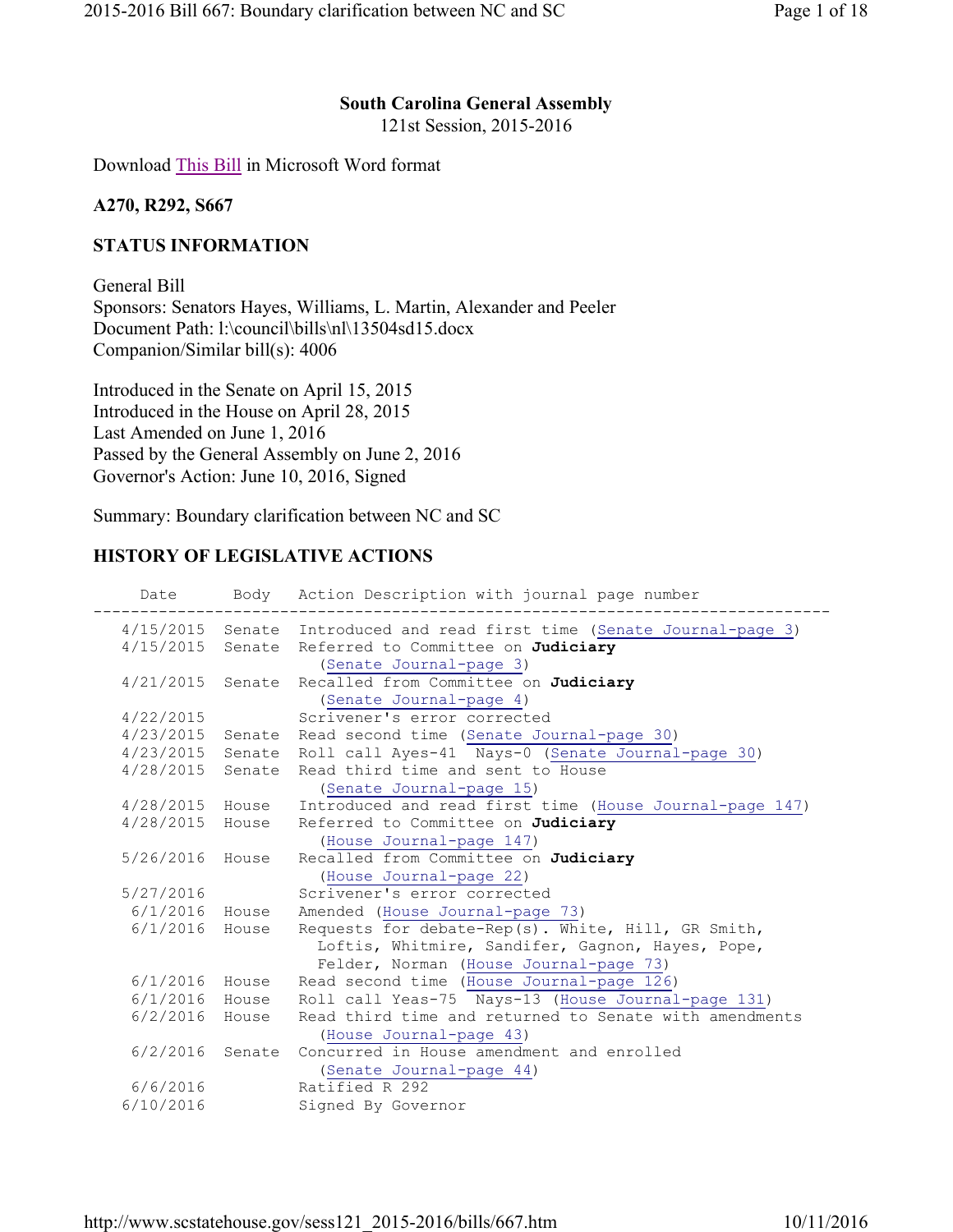| 6/16/2016 | Effective date 01/01/17 |
|-----------|-------------------------|
| 6/17/2016 | Act No. 270             |

View the latest legislative information at the website

#### VERSIONS OF THIS BILL

4/15/2015 4/21/2015 4/22/2015 5/26/2016 5/27/2016 6/1/2016

(Text matches printed bills. Document has been reformatted to meet World Wide Web specifications.)

#### (A270, R292, S667)

AN ACT TO AMEND SECTION 1-1-10, AS AMENDED, CODE OF LAWS OF SOUTH CAROLINA, 1976, RELATING TO THE JURISDICTION AND BOUNDARIES OF THE STATE, SO AS TO CLARIFY THE BOUNDARY BETWEEN NORTH CAROLINA AND SOUTH CAROLINA ALONG HORRY, DILLON, MARLBORO, CHESTERFIELD, LANCASTER, YORK, CHEROKEE, AND SPARTANBURG COUNTIES AND TO PROVIDE ADDITIONAL INFORMATION ABOUT THE PLATS DESCRIBING THE LOCATION OF THE BOUNDARY BETWEEN NORTH CAROLINA AND SOUTH CAROLINA ALONG GREENVILLE, PICKENS, AND OCONEE COUNTIES; BY ADDING SECTION 12-2-115 SO AS TO PROVIDE THAT "NEW JOBS" ARE NOT CREATED IN SOUTH CAROLINA BY EMPLOYEES WHOSE WORK LOCATION IS CHANGED FROM NORTH CAROLINA TO SOUTH CAROLINA AS A RESULT OF THE BOUNDARY CLARIFICATION, NOR IS THERE ANY NEW INVESTMENT IN SOUTH CAROLINA AS A RESULT OF PROPERTY THAT CHANGES LOCATION FROM NORTH CAROLINA TO SOUTH CAROLINA AS A RESULT OF THE BOUNDARY CLARIFICATION; BY ADDING SECTION 12-2-120 SO AS TO PROVIDE FOR THE MANNER AND APPLICATION OF TAX ASSESSMENTS AND REFUNDS FOR THE PERIOD PRIOR TO THE BOUNDARY CLARIFICATION; BY ADDING SECTION 12-2-130 SO AS TO PROVIDE THAT IN THE YEAR CONTAINING THE DATE OF THE BOUNDARY CLARIFICATION, THE DEPARTMENT OF REVENUE HAS THE AUTHORITY TO COMPROMISE TAXES THAT RESULT IN TAXATION IN BOTH SOUTH CAROLINA AND NORTH CAROLINA SOLELY BECAUSE OF THE BOUNDARY CLARIFICATION; BY ADDING SECTION 12-6-5600 SO AS TO PROVIDE FOR THE INCOME TAX TREATMENT OF INDIVIDUALS AND BUSINESSES WHOSE STATE OF RESIDENCE OR PROPERTY LOCATION CHANGES AS A RESULT OF THE BOUNDARY CLARIFICATION; BY ADDING SECTION 12-21-820 SO AS TO PROVIDE FOR THE MANNER OF CIGARETTE AND TOBACCO PRODUCTS TAXATION AS A RESULT OF THE BOUNDARY CLARIFICATION; BY ADDING SECTION 12-24-160 SO AS TO PROVIDE THAT IF, AS A RESULT OF THE BOUNDARY CLARIFICATION, PROPERTY IS DEEMED TO HAVE CHANGED LOCATIONS FROM NORTH CAROLINA TO SOUTH CAROLINA AND IF SOLELY AS A RESULT OF THIS CHANGE, A DEED IS FILED IN SOUTH CAROLINA, NO DEED RECORDING FEES ARE DUE ON THIS FILING AND NO COUNTY FILING FEES MAY BE CHARGED; BY ADDING SECTION 12-28-350 SO AS TO PROVIDE THAT A RETAILER THAT SELLS MOTOR FUEL WHOSE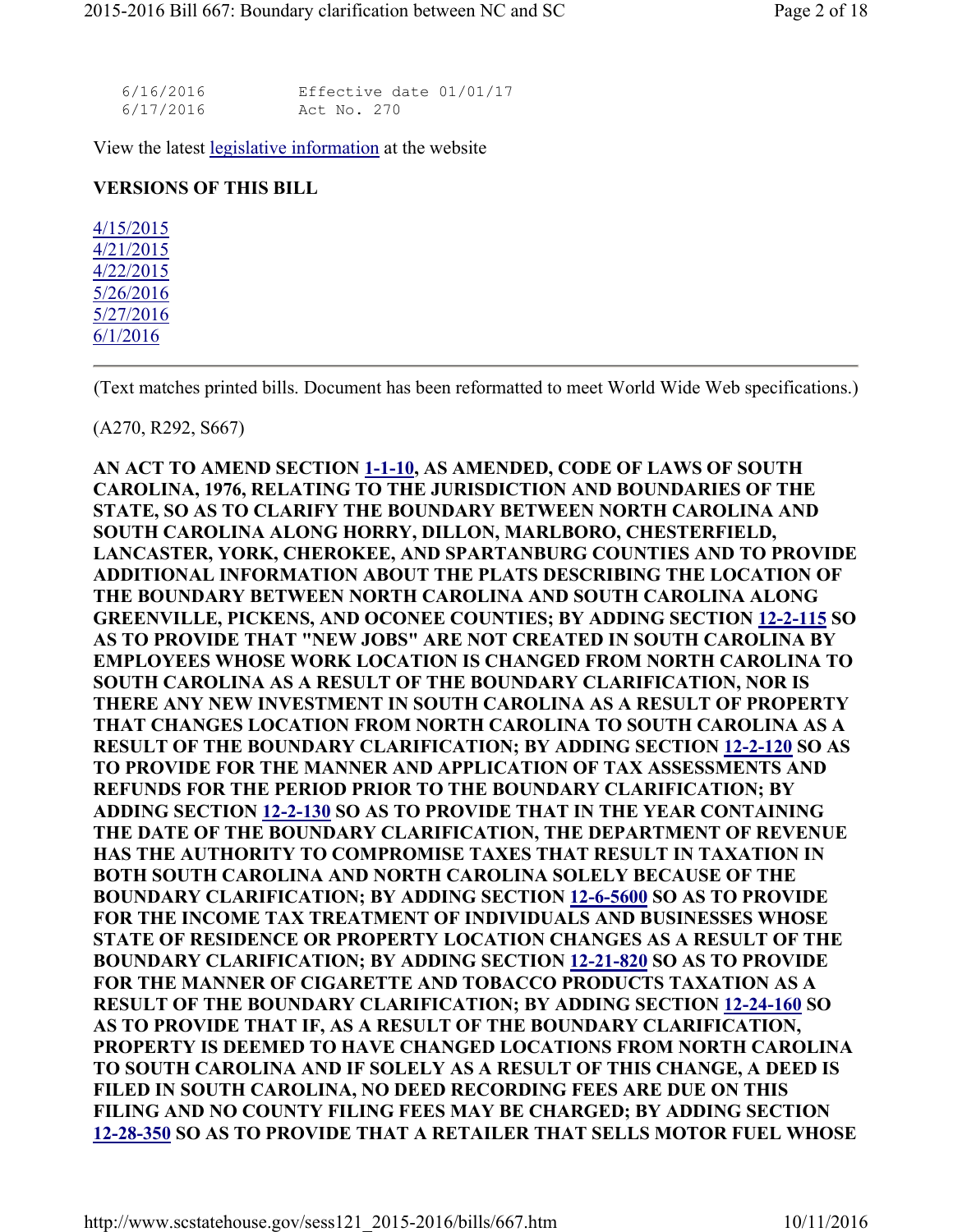BUSINESS LOCATION CHANGES FROM SOUTH CAROLINA TO NORTH CAROLINA AS A RESULT OF THE BOUNDARY CLARIFICATION IS ALLOWED A REFUND OF SOUTH CAROLINA MOTOR FUEL TAXES OR USER FEES IF NORTH CAROLINA REQUIRES THAT RETAILER TO PAY THE NORTH CAROLINA MOTOR FUEL TAXES OR USER FEES ON THAT SAME FUEL; BY ADDING SECTION 12-36-2695 SO AS TO PROVIDE FOR THE MANNER IN WHICH SALES AND USE TAXES AND ADMISSIONS TAXES MUST BE COLLECTED AND PAID AS A RESULT OF THE BOUNDARY CLARIFICATION; BY ADDING SECTION 12-37-140 SO AS TO PROVIDE FOR HOW CERTAIN REAL AND PERSONAL PROPERTY IS SUBJECT TO PROPERTY TAXATION, AND FOR PROCEDURAL MATTERS RELATING TO THIS TAXATION, INCLUDING APPLICATION LIEN DATES; BY ADDING SECTION 12-37-145 SO AS TO FURTHER PROVIDE FOR MOTOR VEHICLE LICENSE REGISTRATION AND MOTOR VEHICLE PERSONAL PROPERTY TAXES AS A RESULT OF THE BOUNDARY CLARIFICATION; BY ADDING SECTION 12-37-150 SO AS TO PROVIDE THAT IF AS A RESULT OF THE BOUNDARY CLARIFICATION AN INDIVIDUAL IS REQUIRED TO REGISTER HIS PERSONAL MOTOR VEHICLE IN SOUTH CAROLINA AND IF THE PROPERTY TAXES ON THAT MOTOR VEHICLE WOULD HAVE BEEN LESS IN NORTH CAROLINA, THE INDIVIDUAL MAY RECEIVE A TAX REBATE FROM THE SOUTH CAROLINA COUNTY FOR THE DIFFERENCE BETWEEN THE TAX THE INDIVIDUAL WAS REQUIRED TO PAY IN SOUTH CAROLINA AND THE INDIVIDUAL WAS REQUIRED TO PAY IN NORTH CAROLINA ON THAT SAME VEHICLE; BY ADDING SECTION 12-37-155 SO AS TO PROVIDE THAT FOR 2017 ONLY, THE LIEN DATE FOR NONBUSINESS PERSONAL PROPERTY, OTHER THAN MOTOR VEHICLES, IS JANUARY 1, 2017, FOR INDIVIDUALS WHOSE STATE OF RESIDENCY CHANGES FROM NORTH CAROLINA TO SOUTH CAROLINA SOLELY AS A RESULT OF THE BOUNDARY CLARIFICATION; BY ADDING SECTION 29-3-800 SO AS TO PROVIDE SPECIFIED PROCEDURES IN REGARD TO THE FORECLOSURE OF MORTGAGES AND OTHER LIENS ENCUMBERING AFFECTED LANDS; BY ADDING SECTION 30-5-270 SO AS TO PROVIDE FOR SPECIAL RECORDING REQUIREMENTS FOR DEEDS, PLATS, MORTGAGES, AND OTHER INSTRUMENTS REGARDING REAL PROPERTY IN THE AFFECTED JURISDICTIONS, AND TO REQUIRE A NOTICE OF THE STATE BOUNDARY CLARIFICATION TO BE PROVIDED BY THE REGISTER OF DEEDS OR CLERKS OF COURT IN CERTAIN CIRCUMSTANCES; BY ADDING SECTION 44-1-315 SO AS TO PROVIDE A COMPLIANCE SCHEDULE FOR ENVIRONMENTAL PERMITTEES IMPACTED BY THE BOUNDARY CLARIFICATION; BY ADDING SECTION 44-6-110 SO AS TO PROVIDE THAT A MEDICAID PROVIDER OUTSIDE OF THE GEOGRAPHICAL BOUNDARY OF SOUTH CAROLINA BUT WITHIN THE SOUTH CAROLINA MEDICAID SERVICE AREA SHALL NOT LOSE STATUS AS A MEDICAID PROVIDER AS A RESULT OF THE CLARIFICATION OF THE SOUTH CAROLINA - NORTH CAROLINA BORDER; BY ADDING CHAPTER 2 TO TITLE 58 SO AS TO PROVIDE FOR THE MANNER IN WHICH UTILITY SERVICES MUST BE PROVIDED IN AREAS AFFECTED BY THE BOUNDARY CLARIFICATION; BY ADDING SECTION 59- 63-550 SO AS TO FURTHER PROVIDE FOR SCHOOL ATTENDANCE PROCEDURES AND REQUIREMENTS FOR CHILDREN RESIDING IN SCHOOL DISTRICTS AFFECTED BY THE BOUNDARY CLARIFICATION; AND BY ADDING SECTION 59-112- 150 SO AS TO FURTHER PROVIDE FOR IN-STATE TUITION RATES AND THE AWARDING OF OTHER STATE-SUPPORTED SCHOLARSHIPS AND GRANTS TO INDEPENDENT PERSONS AND THEIR DEPENDENTS AFFECTED BY THE BOUNDARY CLARIFICATION.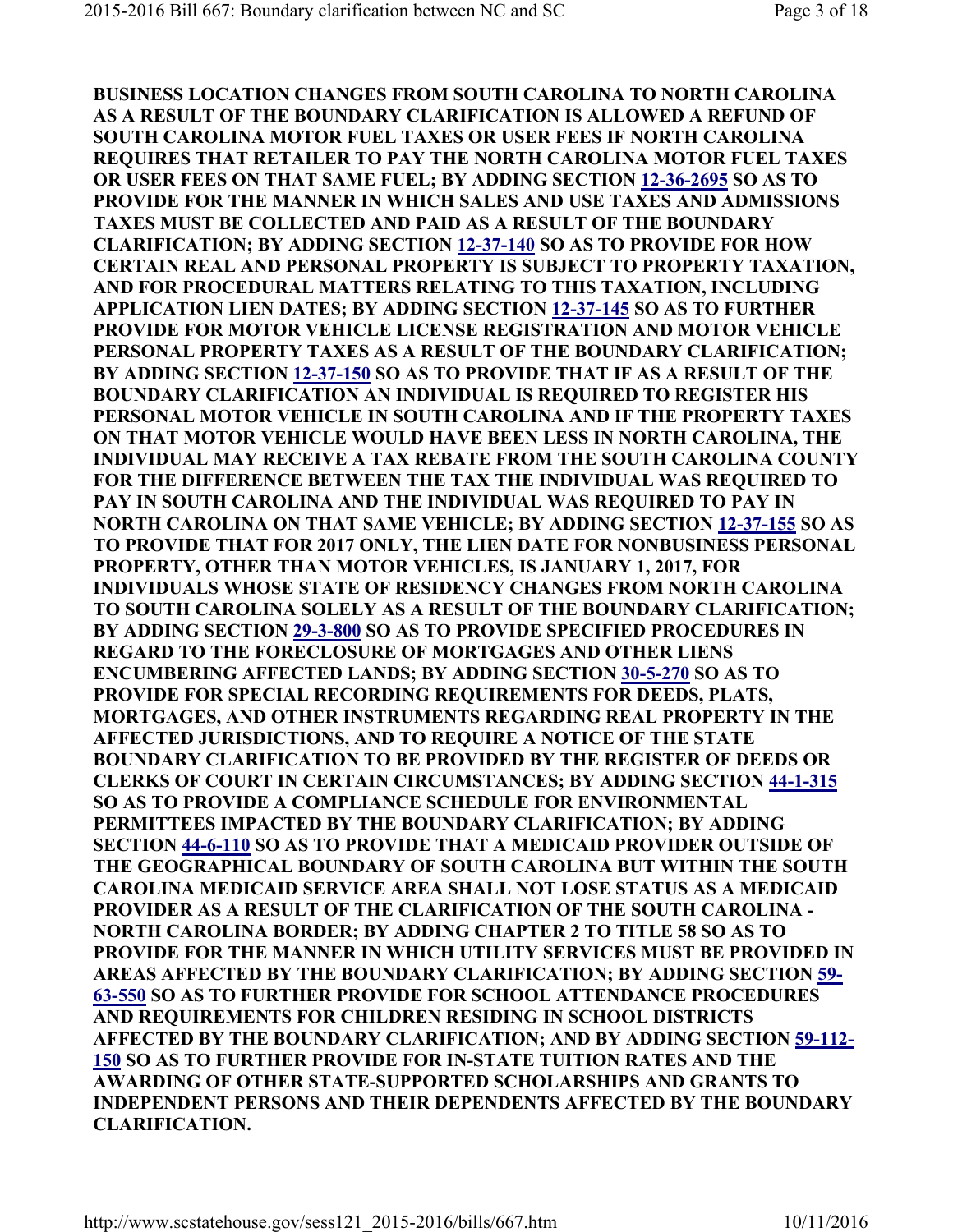Be it enacted by the General Assembly of the State of South Carolina:

# Part I

# Boundary Clarification

# Purpose

SECTION 1. The provisions of Section 1-1-10 of the 1976 Code are amended to clarify the original location of the boundary between North and South Carolina along Horry, Dillon, Marlboro, Chesterfield, Lancaster, York, Cherokee, and Spartanburg counties and to provide additional information about the plats describing the location of the boundary between North Carolina and South Carolina along Greenville, Pickens, and Oconee counties so that the northern line will be as described by those plats.

# Boundary clarified

SECTION 2. Section 1-1-10 of the 1976 Code, as last amended by Act 264 of 2008, is further amended to read:

"Section 1-1-10. The sovereignty and jurisdiction of this State extends to all places within its bounds, which are declared to be as follows:

The northern line beginning at a point at the low-water mark of the Atlantic Ocean on the eastern shore of Bird Island and then following the line as recorded by a set of 51 signed plats as follows:

Section between Horry County, SC and Brunswick/Columbus counties, NC: 1 plat sheet, signed by Sidney C. Miller 9/29/14 and Gary W. Thompson 2/24/15; Section between Dillon County, SC and Robeson County, NC: 2 plat sheets, signed by Sidney C. Miller and Gary W. Thompson 10/7/13; Section between Marlboro, Chesterfield and Lancaster counties, SC and Scotland, Richmond, Anson and Union counties, NC: 5 plat sheets, signed by Sidney C. Miller and Gary W. Thompson 10/7/13; Section between Lancaster and York counties, SC and Union and Mecklenberg counties, NC: 3 plat sheets, signed by Sidney C. Miller and Gary W. Thompson 10/7/13; Section of Lake Wylie: 1 plat sheet, signed by Sidney C. Miller and Gary W. Thompson 3/23/12; Section between York, Cherokee and Spartanburg counties, SC and Gaston, Cleveland, Rutherford and Polk counties, NC: 4 plat sheets, signed by Sidney C. Miller and Gary W. Thompson 10/7/13 (Section between Greenville and Pickens counties, SC and Polk, Henderson and Transylvania counties, NC: 34 plat sheets, signed by Sidney C. Miller and Gary W. Thompson dated 12/20/2005; Section between Pickens and Oconee counties, SC and Transylvania and Jackson counties, NC: 1 plat sheet, prepared by Concord Engineering & Surveying, Inc. dated May 2005 to the most westward point on those plats marked by the '+' in the inscription 'LAT 35, AD 1813, NC + SC' chiseled on Commissioners' Rock on the east bank of the Chattooga River; thence following a geodetic line with a geodetic azimuth of 270 degrees to the centerline of the Chattooga River. (Plats on file with the South Carolina Department of Archives and History, the South Carolina Geodetic Survey and filed for record as applicable in the respective county offices where deeds are recorded in Horry, Dillon, Marlboro, Chesterfield, Lancaster, York, Cherokee, Spartanburg, Greenville, Pickens and Oconee counties).

The lateral seaward boundary between North Carolina and South Carolina from the low-water mark of the Atlantic Ocean shall be and is hereby designated as a continuation of the North Carolina-South Carolina boundary line as described by monuments located at latitude 33° 51' 50.7214" N., longitude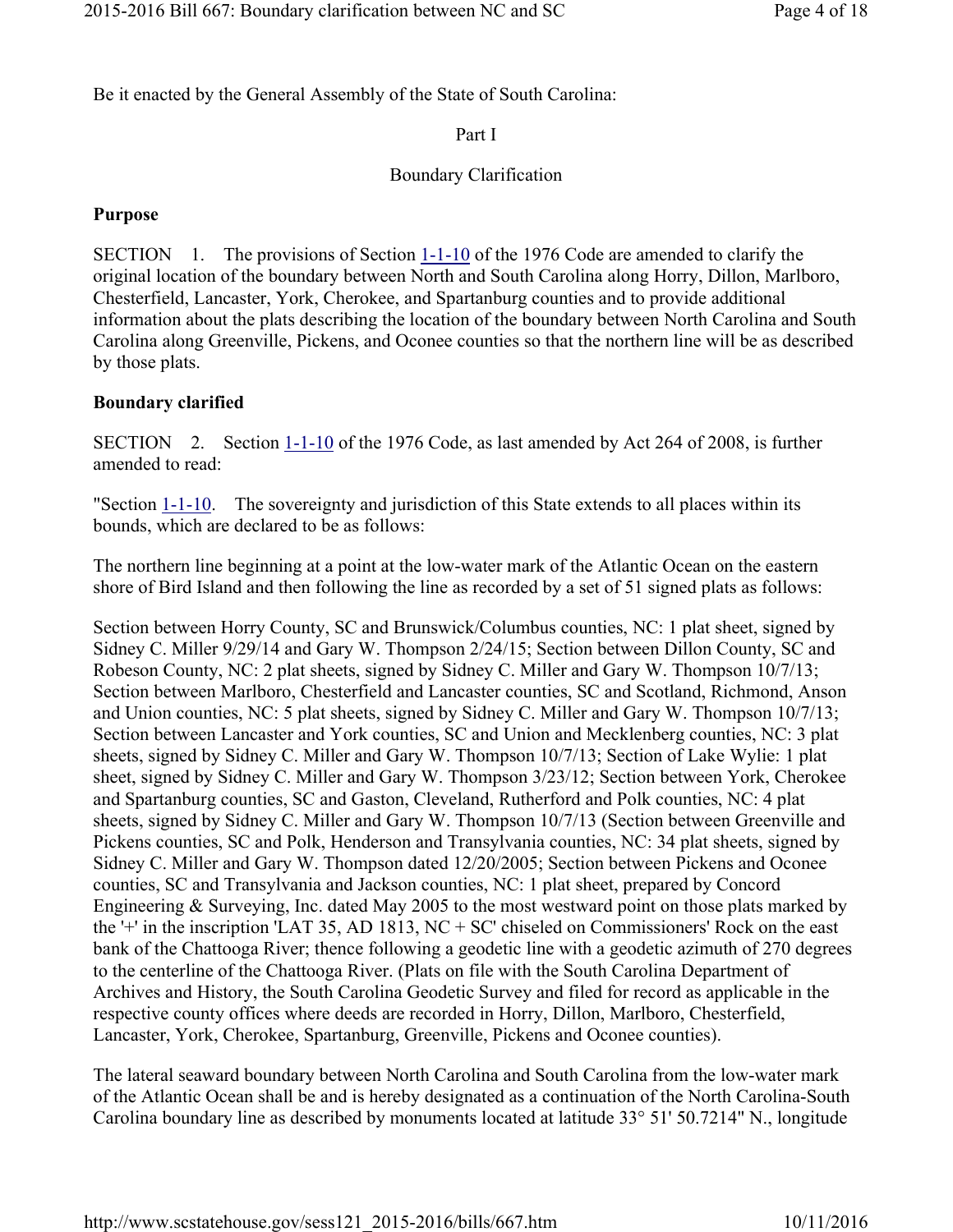78° 33' 22.9448" W., at latitude 33° 51' 36.4626" N., longitude 78° 33' 06.1937" W., and at latitude 33° 51' 07.8792" N., longitude 78° 32' 32.6210" W., (coordinates based on North American Datum 1927), in a straight line projection of said line to the seaward limits of the states' territorial jurisdiction, such line to be extended on the same bearing insofar as a need for further delimitation may arise.

From the state of Georgia, this State is divided by the Savannah River, at the point where the northern edge of the navigable channel of the Savannah River intersects the seaward limit of the state's territorial jurisdiction; thence generally along the northern edge of the navigable channel up the Savannah River; thence along the northern edge of the sediment basin to the Tidegate; thence to the confluence of the Tugaloo and Seneca Rivers; thence up the Tugaloo River to the confluence of the Tallulah and the Chattooga Rivers; thence up the Chattooga River to the 35th parallel of north latitude, which is the boundary of North Carolina, the line being midway between the banks of said respective rivers when the water is at ordinary stage, except in the lower reaches of the Savannah River, as hereinafter described. And when the rivers are broken by islands of natural formation which, under the Treaty of Beaufort, are reserved to the state of Georgia, the line is midway between the island banks and the South Carolina banks when the water is at ordinary stage, except in the lower reaches of the Savannah River, as hereinafter described.

The boundary between Georgia and South Carolina along the lower reaches of the Savannah River, and the lateral seaward boundary, is more particularly described as follows and depicted in 'Georgia-- South Carolina Boundary Project, Lower Savannah River Segment, Portfolio of Maps' prepared by the United States Department of Commerce, National Oceanic and Atmospheric Administration, National Ocean Service, National Geodetic Survey, Remote Sensing Division--2001 (copies on file at the South Carolina Department of Archives and History and the South Carolina Geodetic Survey):

Beginning at a point where the thread of the northernmost branch of the Savannah River equidistant between its banks intersects latitude 32° 07' 00" N., (North American Datum 1983-86), located in the Savannah River, and proceeding in a southeasterly direction down the thread of the Savannah River equidistant between the banks of the Savannah River on Hutchinson Island and on the mainland of South Carolina including the small downstream island southeast of the aforesaid point, at ordinary stage, until reaching the vicinity of Pennyworth Island;

Proceeding thence easterly down the thread of the northernmost channel of the Savannah River known as the Back River as it flows north of Pennyworth Island, making the transition to the said northernmost channel using the equidistant method between Pennyworth Island, the Georgia bank on Hutchinson Island, and the South Carolina mainland bank, thence to the thread of the said northernmost channel equidistant from the South Carolina mainland bank and Pennyworth Island at ordinary stage, around Pennyworth Island;

Proceeding thence southeasterly to the thread of the northern channel of the Savannah River equidistant from the Georgia bank on Hutchinson Island and the South Carolina mainland bank, making the transition utilizing the equidistant method between Pennyworth Island, the Georgia bank on Hutchinson Island, and the South Carolina mainland bank;

Proceeding thence southeasterly down the thread of the Savannah River equidistant from the Hutchinson Island and South Carolina mainland banks of the river at ordinary stage, through the tide gates, until reaching the northwestern (farthest upstream) boundary of the 'Back River Sediment Basin', as defined in the 'Annual Survey-1992, Savannah Harbor, Georgia, U. S. Coastal Highway, No. 17 to the Sea', U. S. Army Corps of Engineers, Savannah District as amended by the Examination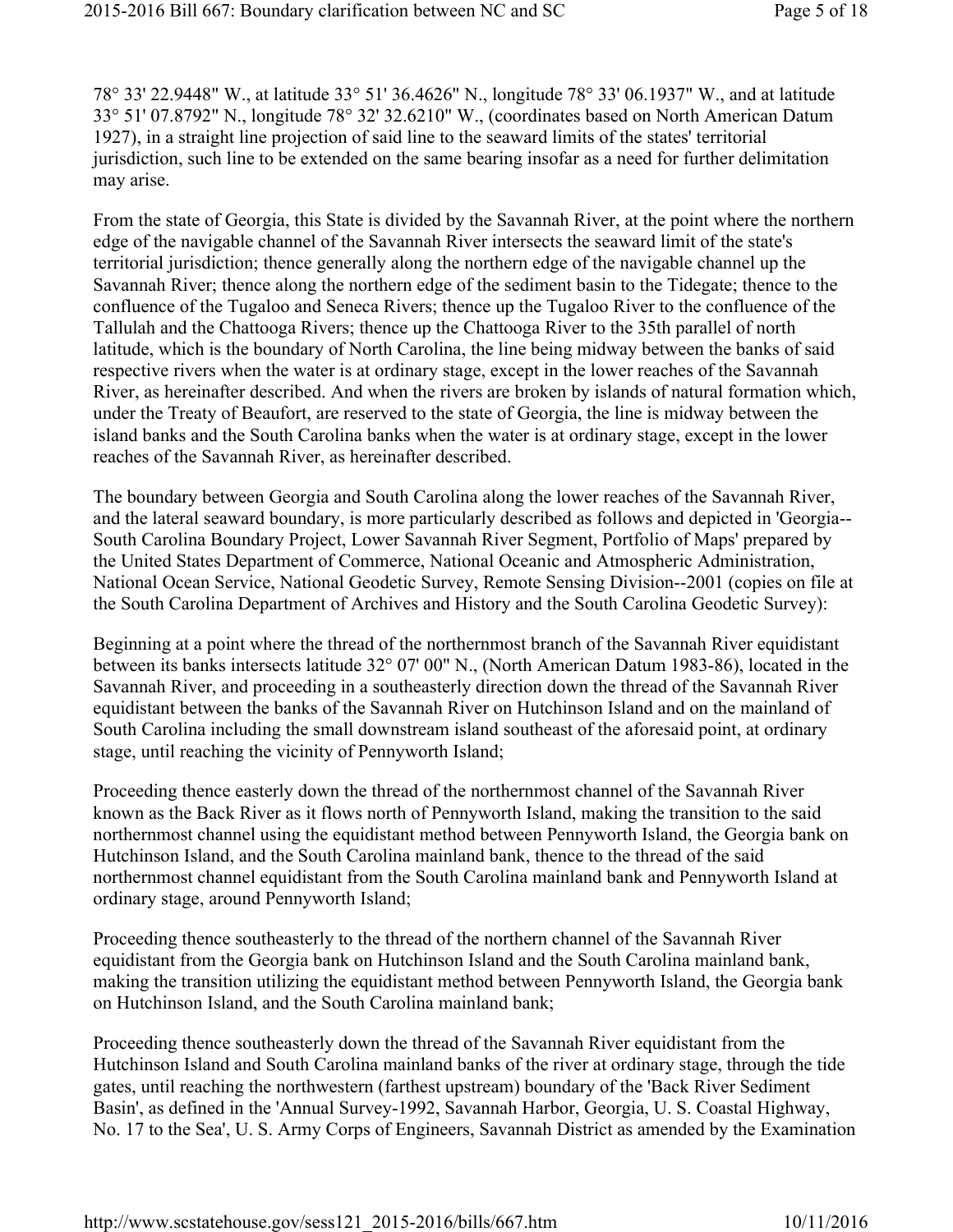Survey-1992 charts for the Savannah Harbor Deepening Project, Drawings No. DSH 1 12/107, (hereinafter the 'Channel Chart');

Proceeding thence along the said northwestern boundary to its intersection with the northern boundary of the Back River Sediment Basin; thence southeasterly until said northern boundary intersects the northern boundary of the main navigational channel as depicted on the Channel Chart at the point designated as SR-34 (latitude 32° 05' 01.440" N., longitude 081° 02' 17.252" W., North American Datum (NAD 1983-86);

Proceeding thence toward the mouth of the Savannah River along the northern boundary of the main navigational channel at the new channel limit as depicted on the Channel Chart, via Oglethorpe Range through point SR-33 (latitude 32° 05' 17.168" N., longitude 081° 01' 34.665" W., NAD 1983-86), Fort Jackson Range through point SR-32 (latitude 32° 05' 30.133" N., longitude 081° 01' 17.750" W., NAD 1983-86), the Bight Channel through points SR-31 (latitude 32° 05' 55.631" N., longitude 081° 01' 02.480" W., NAD 1983-86), SR-30 (latitude 32° 06' 06.272" N., longitude 081° 00' 44.802" W., NAD 1983-86), SR-29 (latitude 32° 06' 09.053" N., longitude 081° 00' 31.887" W., NAD 1983-86), SR-28 (latitude 32° 06' 08.521" N., longitude 081° 00' 15.498" W., NAD 1983-86), and SR-27 (latitude 32° 06' 01.565" N., longitude 080° 59' 58.406" W., NAD 1983-86), Upper Flats Range through points SR-26 (latitude 32° 05' 41.698" N., longitude 080° 59' 31.968" W., NAD 1983-86) and SR-25 (latitude 32° 05' 02.819" N., longitude 080° 59' 12.644" W., NAD 1983-86), Lower Flats Range through points SR-24 (latitude 32° 04' 46.375" N., longitude 080° 59' 00.631" W., NAD 1983- 86), SR-23 (latitude 32° 04' 40.209" N., longitude 080° 58' 49.947" W., NAD 1983-86), SR-22 (latitude 32° 04' 28.679" N., longitude 080° 58' 18.895" W., NAD 1983-86), and SR-21 (latitude 32° 04' 22.274" N., longitude 080° 57' 34.449" W., NAD 1983-86), Long Island Crossing Range through points SR-20 (latitude 32° 04' 13.042" N., longitude 080° 57' 14.511" W., NAD 1983-86), and SR-19 (latitude 32° 02' 30.984" N., longitude 080° 55' 30.308" W., NAD 1983-86) and New Channel Range following the northern boundary of the Rehandling Basin and the northern boundary of the Oyster Bed Island Turning Basin back to the northern edge of the main navigational channel, thence through points SR-17 (latitude 32° 02' 07.661" N., longitude 080° 53' 39.379" W., NAD 1983-86) and SR-16 (latitude 32° 02' 07.533" N., longitude 080° 53' 31.663" W., NAD 1983-86), to a point at latitude 32° 02' 08" N., longitude 080° 53' 25" W., NAD 1983-86 (now marked by Navigational Buoy '24') near the eastern end of Oyster Bed Island;

Proceeding thence from a point at latitude 32° 02' 08" N., longitude 080° 53' 25" W., NAD 1983-86 (now marked by Navigational Buoy R '24') on a true azimuth of  $0^{\circ}$  0' 0" (true north) to the mean low low-water line of Oyster Bed Island; thence easterly along the said mean low low-water line of Oyster Bed Island to the point at which the said mean low low-water line of Oyster Bed Island intersects the Oyster Bed Island Training Wall;

Proceeding thence easterly along the mean low low-water line of the southern edge of the Oyster Bed Island Training Wall to its eastern end; thence continuing the same straight line to its intersection with the Jones Island Range line;

Proceeding thence southeasterly along the Jones Island Range line until reaching the northern boundary of the main navigational channel as depicted on the Channel Chart;

Proceeding thence southeasterly along the northern boundary of the main navigational channel as depicted on the Channel Chart, via Jones Island Range and Bloody Point Range, to a point at latitude 31° 59' 16.700" N., longitude 080° 46' 02.500" W., NAD 1983-86 (now marked by Navigational Buoy '6'); and finally,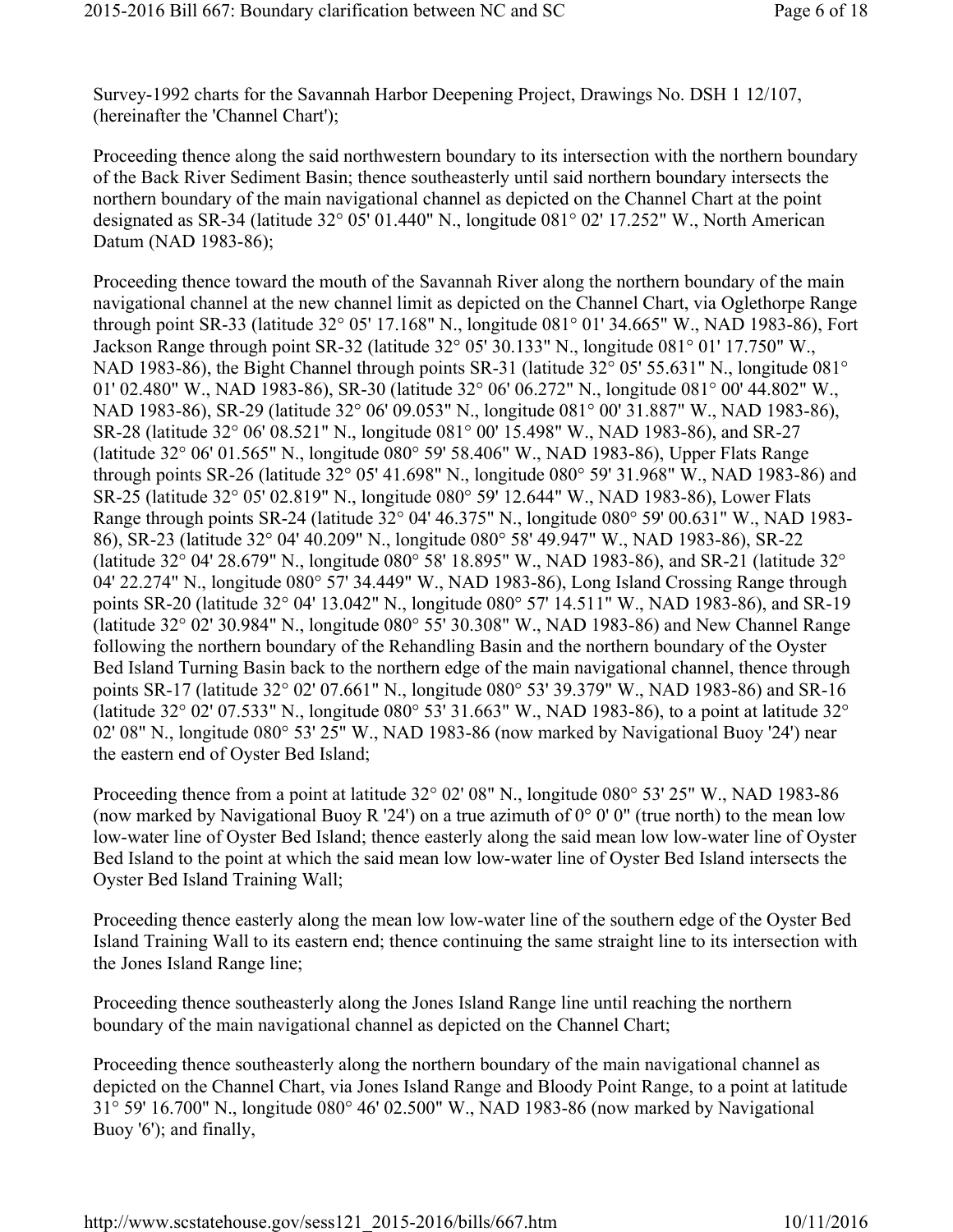Proceeding from a point at latitude 31° 59' 16.700" N., longitude 080° 46' 02.500" W., NAD 1983-86 (now marked by Navigational Buoy '6') extending southeasterly to the federal-state boundary on a true azimuth of 104 degrees (bearing of S76°E), which describes the line being at right angles to the baseline from the southernmost point of Hilton Head Island and the northernmost point of Tybee Island, drawn by the Baseline Committee in 1970.

Should the need for further delimitation arise, the boundary shall further extend southeasterly on above-described true azimuth of 104 degrees (bearing of S76°E).

Provided, further, that nothing in this section in any way shall be considered to govern or affect in any way the division between the states of the remaining assimilative capacity that is, the capacity to receive wastewater and other discharges without violating water quality standards, of the portion of the Savannah River described in this section."

### Part II

### Revenue and Taxation

### Intent

SECTION 3. This part defines the legislative intent and purpose of the amendments and additions in this act to Title 12 of the 1976 Code.

The General Assembly recognizes that the state of a business's location, or portion of it, may change as a result of the boundary clarification and this change can have tax and licensing consequences.

It is the intent of the General Assembly that when, as a result of the boundary clarification, an individual's residence or a business location is determined to be located in South Carolina rather than North Carolina where the residence or business had previously been taxed, the individual or business should not be liable for back taxes to South Carolina solely as a result of the clarification. The intention of this act is only to address the effects on persons whose residences and businesses who are determined to be located in South Carolina rather than North Carolina as a result of the boundary clarification. This act does not apply to persons whose residences and businesses are not affected by the boundary clarification.

### New jobs or investments not created

SECTION 4. Chapter 2, Title 12 of the 1976 Code is amended by adding:

"Section 12-2-115. For purposes of all South Carolina tax credits or other tax incentives, 'new jobs' are not created in South Carolina by employees whose work location is changed from North Carolina to South Carolina as a result of the boundary clarification, as contained in the amendments in Section 1-1-10, effective January 1, 2017, nor is there any new investment in South Carolina as a result of property that changes location from North Carolina to South Carolina as a result of the boundary clarification."

# Tax liability or refunds

SECTION 5. Chapter 2, Title 12 of the 1976 Code is amended by adding: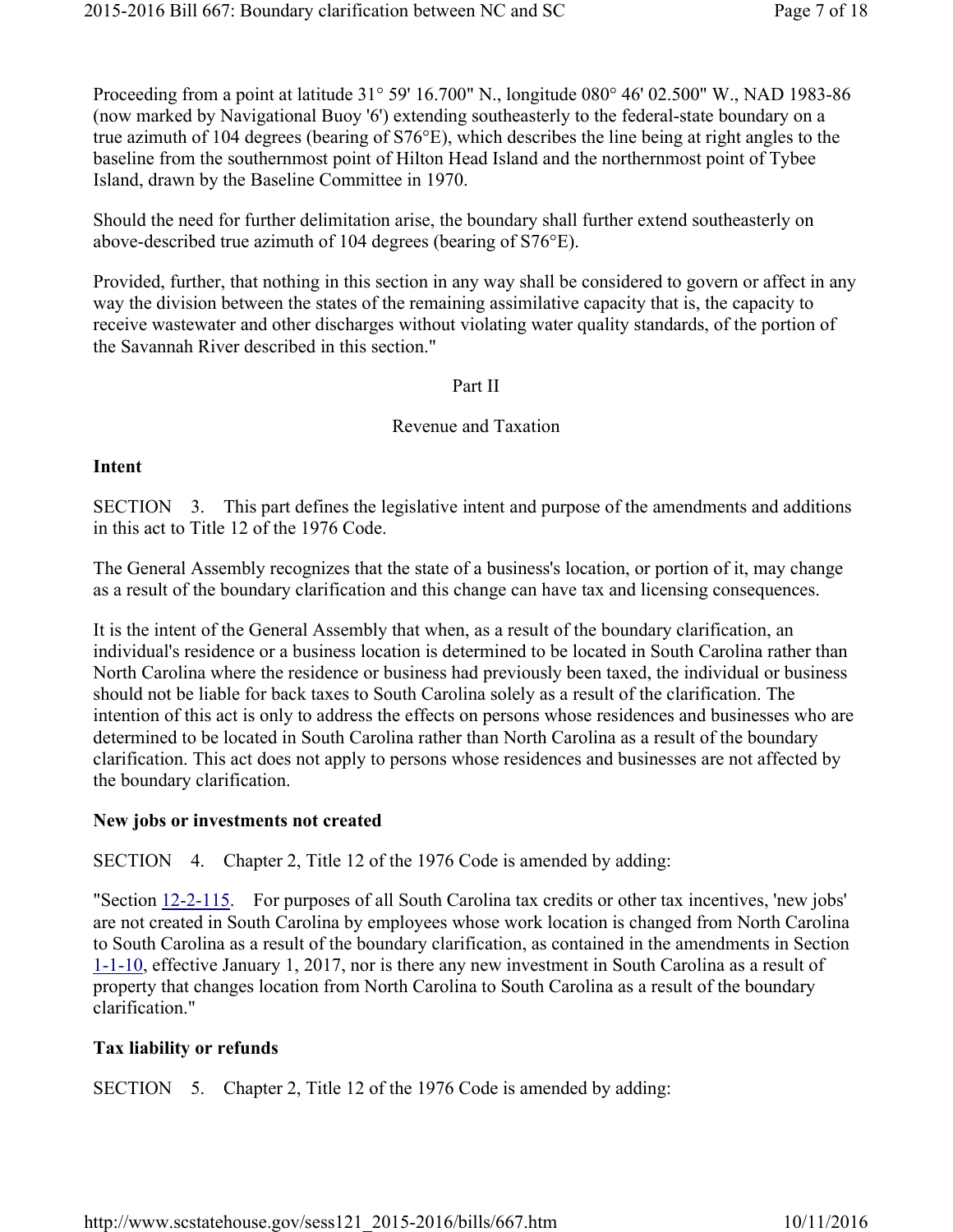"Section 12-2-120. (A) Individuals whose residency or taxpayers whose property or business location is considered to have changed from North Carolina to South Carolina solely as a result of the boundary clarification, as contained in the amendments to Section 1-1-10, effective January 1, 2017, is not liable for any taxes for periods prior to the boundary clarification date based solely on a claim that the individual was a resident or the taxpayer's property or business location was located in South Carolina in the prior year.

(B) Individuals whose residency or taxpayers whose property or business location is considered to have changed from South Carolina to North Carolina solely as a result of the boundary clarification are not entitled to a refund of any state, county, or local taxes or license fees for periods prior to the boundary clarification date based solely on a claim that the individual was not a resident of South Carolina or the taxpayer's property or business location was not in South Carolina in prior years.

(C) Taxpayers who have sold products or services subject to South Carolina taxes to persons whose residence or location is considered to have changed from South Carolina to North Carolina solely as a result of the boundary clarification are not allowed a refund for any taxes paid prior to the boundary clarification as a result of these sales."

#### Authority to compromise taxes

SECTION 6. Chapter 2, Title 12 of the 1976 Code is amended by adding:

"Section 12-2-130. In the year containing the date of the boundary clarification, as contained in the amendments to Section 1-1-10, effective January 1, 2017, the Department of Revenue has the authority to compromise taxes that result in taxation in both South Carolina and North Carolina solely because of the boundary clarification."

#### Residency of individuals and businesses

SECTION 7. Article 41, Chapter 6, Title 12 of the 1976 Code is amended by adding:

"Section 12-6-5600. For South Carolina income tax purposes:

(A) An individual whose state of residency changes as a result of the boundary clarification from North Carolina to South Carolina or from South Carolina to North Carolina, as contained in the amendments to Section 1-1-10, effective January 1, 2017, must be treated as though the individual moved to or from South Carolina on January 1, 2017.

(B) For businesses whose property location changes from North Carolina to South Carolina or from South Carolina to North Carolina as a result of boundary clarification, for income tax purposes, the property is treated as though the property moved into or out of South Carolina on January 1, 2017."

#### Tax on cigarettes and tobacco products

SECTION 8. Article 5, Chapter 21, Title 12 of the 1976 Code is amended by adding:

"Section 12-21-820. (A) If the location of a retailer that sells cigarettes and tobacco products changes from South Carolina to North Carolina as a result of the boundary clarification, as contained in the amendments to Section 1-1-10, effective January 1, 2017, and the retailer has South Carolina tax-paid cigarettes and tobacco products in inventory on the date of the boundary change, then the retailer is entitled to a refund of South Carolina cigarette and tobacco taxes paid on those cigarette and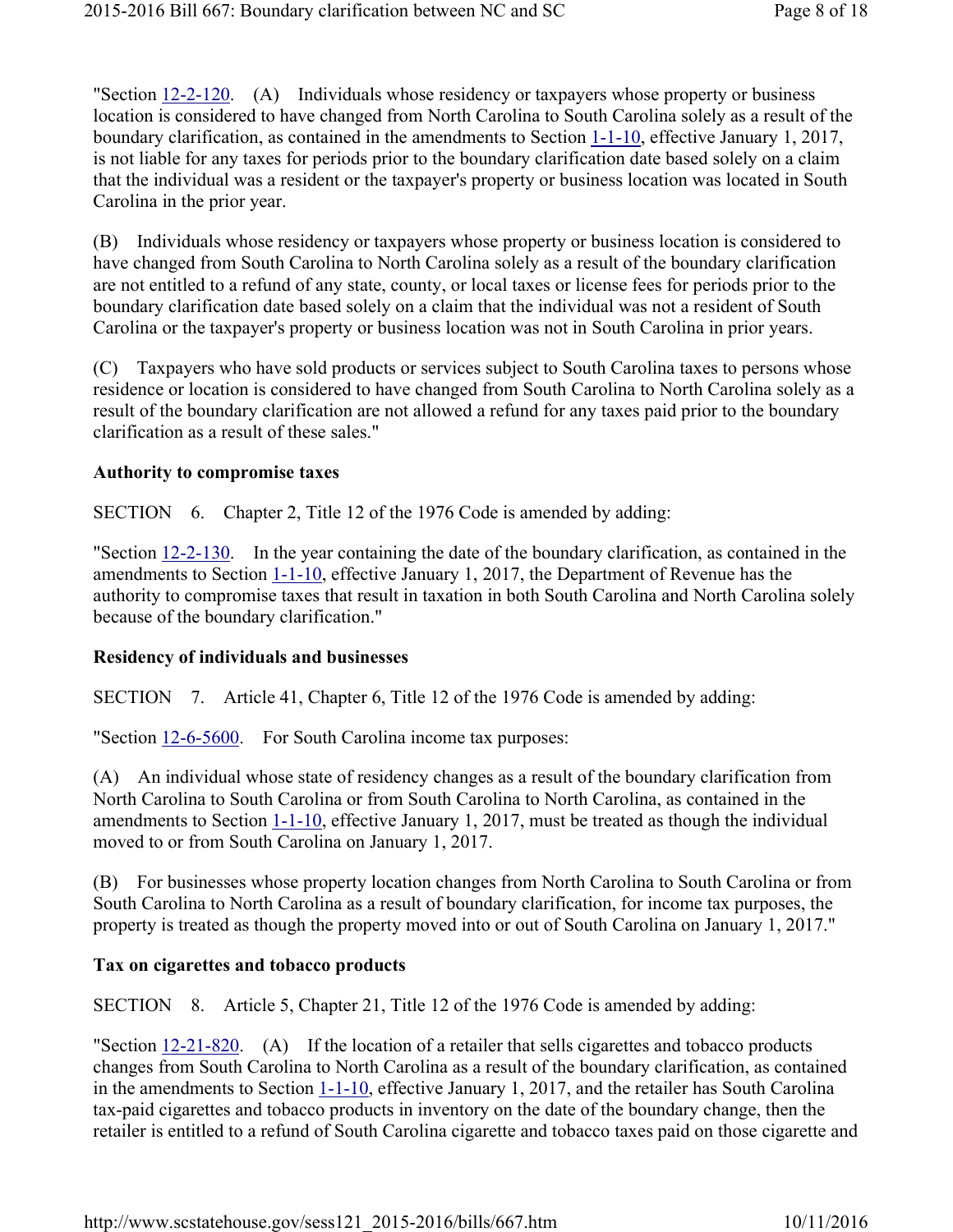tobacco products if North Carolina imposes a tax on those cigarette and tobacco products. This refund may be issued to the retailer notwithstanding that the South Carolina tax was paid by the wholesaler from whom the retailer purchased the cigarettes and tobacco products. The retailer must provide proof that the North Carolina cigarette taxes were paid on the same cigarettes and tobacco that was previously taxed by South Carolina.

(B) If North Carolina does not impose a tax on the cigarette and tobacco products in inventory as a result of the boundary clarification, South Carolina shall refund the South Carolina cigarette and tobacco taxes to the extent the South Carolina tax exceeds the North Carolina tax. The refund amount is calculated based on the inventory information required by North Carolina as a result of the boundary clarification.

(C) Any wholesaler who sold South Carolina tax-paid cigarettes to a retail business is not entitled to a refund of these taxes because of a change in the retailer's location from South Carolina to North Carolina as a result of the boundary clarification."

### Recording and filing fees

SECTION 9. Chapter 24, Title 12 of the 1976 Code is amended by adding:

"Section 12-24-160. If as a result of the boundary clarification, as contained in the amendments to Section 1-1-10, effective January 1, 2017, property is considered to have changed locations from North Carolina to South Carolina and if solely as a result of this change a deed is filed in South Carolina, no deed recording fees are due on this filing and no county filing fees may be charged."

### Motor fuel taxes or user fees

SECTION 10. Article 3, Chapter 28, Title 12 of the 1976 Code is amended by adding:

"Section 12-28-350. A retailer that sells motor fuel whose business location changes from South Carolina to North Carolina as a result of the boundary clarification, as contained in the amendments to Section 1-1-10, effective January 1, 2017, is allowed a refund of South Carolina motor fuel taxes or user fees if North Carolina requires the retailer to pay the North Carolina motor fuel taxes or user fees on that same fuel."

### Sales taxes or admission taxes

SECTION 11. Article 25, Chapter 36, Title 12 of the 1976 Code is amended by adding:

"Section 12-36-2695. Any business that is required to collect or pay sales and use taxes or admissions taxes whose business location changes from North Carolina to South Carolina as a result of the boundary clarification, as contained in the amendments to Section 1-1-10, effective January 1, 2017, is required to obtain a South Carolina retail license or admissions tax license for that location before January 1, 2017, and begin collecting and paying South Carolina sales and use taxes or admissions taxes on January 1, 2017. The retailer must apply for a retail or admissions tax license prior to January 1, 2017, and indicate on the license application the date the taxpayer anticipates beginning to collect sales, use, or admissions taxes is January 1, 2017."

# Real property taxation and violation

SECTION 12. Article 1, Chapter 37, Title 12 of the 1976 Code is amended by adding: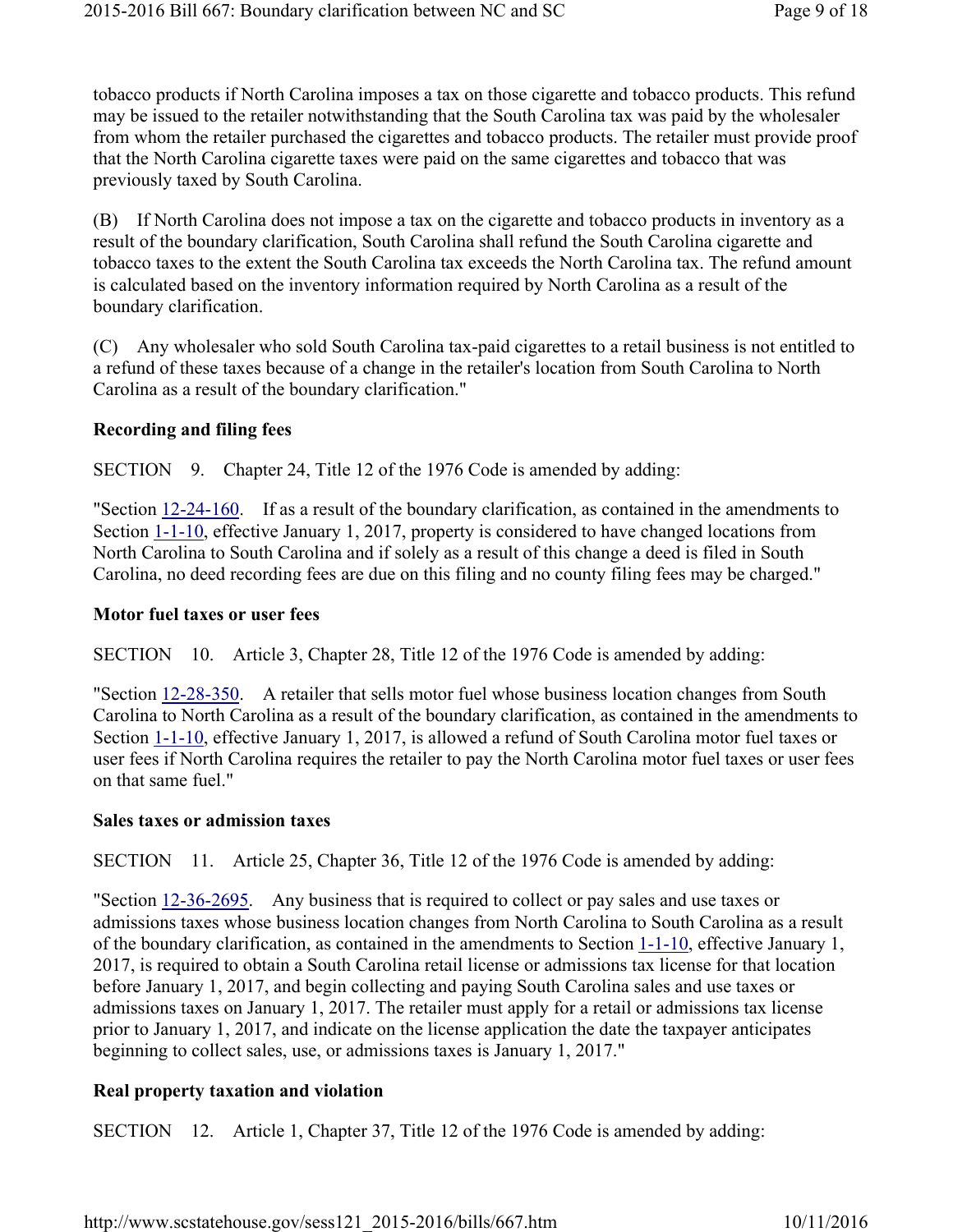"Section  $12-37-140$ . (A) On January 1, 2017, any real property which was not on the South Carolina real property tax rolls solely because prior to the boundary clarification, as contained in the amendments in Section 1-1-10, effective January 1, 2017, it was considered located in North Carolina, must be placed on the South Carolina property tax rolls. The real property must be valued based on the latest reassessment date for similar types of property in that location. The fifteen percent cap in Section  $12-37-3140$  is not applicable to this property in the year that the property is first placed on the tax rolls.

(B) For 2017 only, real property and personal property with a statutory lien date of December thirtyfirst whose location is considered to have changed from North Carolina to South Carolina as a result of boundary clarification shall have a lien date of January 1, 2017, rather than December thirty-first of the preceding year. For all subsequent property tax years the lien date shall return to December thirtyfirst of the preceding year.

(C) The lien date for property taxes is the date on which the property tax becomes a fixed liability of the taxpayer.

(D) Any agricultural-use property whose location is considered to have changed from South Carolina to North Carolina as a result of the boundary clarification is not subject to rollback of taxes under Section 12-43-220(d) because of the deemed location change.

(E) Taxpayers affected by the boundary clarification must apply for all property tax exemptions, special valuations, and special assessment ratios in accordance with and by the dates specified in South Carolina law.

(F) If as a result of the differing lien dates for North Carolina and South Carolina, property is subject to property taxes in both states, the taxpayer is liable for property taxes only in the state where the property is deemed located after the boundary clarification."

### Motor vehicle registration

SECTION 13. Article 1, Chapter 37, Title 12 of the 1976 Code is amended by adding:

"Section 12-37-145. (A) An individual whose state of residency changes from North Carolina to South Carolina solely as a result of the boundary clarification, as contained in the amendments in Section 1-1-10, effective January 1, 2017, must register his motor vehicle as a new resident of South Carolina in accordance with Section 56-3-210, and pay property taxes in accordance with Chapter 37, Article 21, Title 12. For purposes of this section, an individual's residency must be determined on the date of the boundary clarification, which is January 1, 2017.

(B) A business with motor vehicles whose business location changes from North Carolina to South Carolina solely as a result of the boundary clarification is considered to have moved into South Carolina on January 1, 2017, and must register its motor vehicles in accordance with South Carolina law for moving business property into South Carolina based on the date of the boundary clarification, which is January 1, 2017, and personal property taxes for motor vehicles must be paid in accordance with Article 21, Chapter 37, Title 12.

(C) Refunds for motor vehicle personal property taxes for persons whose residency or business location is changed from South Carolina to North Carolina as a result of the boundary clarification, must be provided, if applicable, on a prorated basis in accordance with Section 12-37-2620."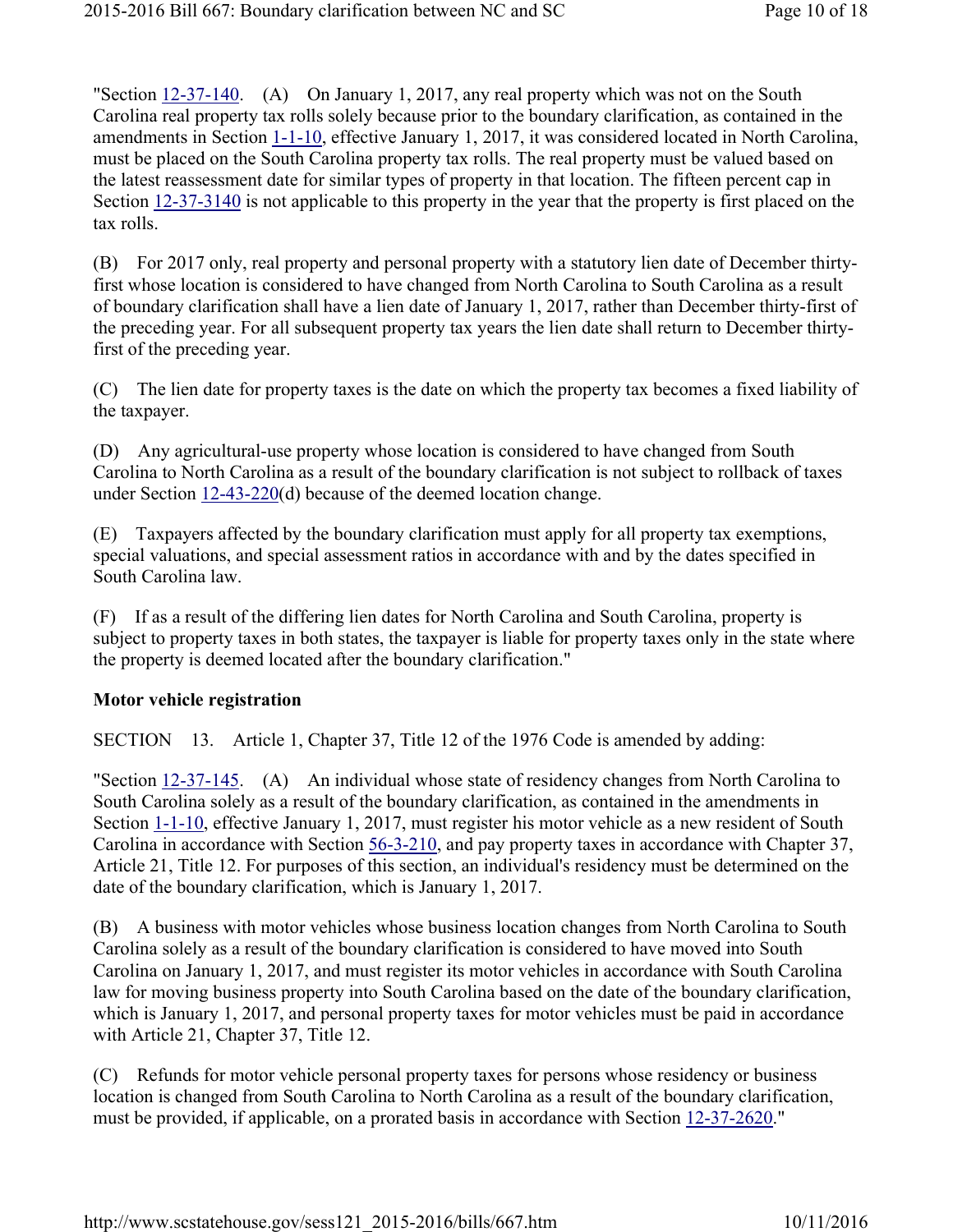# Tax rebate

SECTION 14. Article 1, Chapter 37, Title 12 of the 1976 Code is amended by adding:

"Section 12-37-150. If as a result of the boundary clarification, as contained in the amendments in Section 1-1-10, effective January 1, 2017, an individual is required to register his personal motor vehicle in South Carolina and, if the property taxes on that motor vehicle would have been less in North Carolina, the individual may receive a tax rebate from the applicable South Carolina county for the difference between the tax the individual was required to pay in South Carolina and the individual was required to pay in North Carolina on that same vehicle based on the latest North Carolina assessment for the motor vehicle. In order to receive this rebate the individual must provide the county with a copy of the last North Carolina county property tax assessment for the same motor vehicle. The individual is entitled to this rebate for two years, including any partial year."

### Lien date

SECTION 15. Article 1, Chapter 37, Title 12 of the 1976 Code is amended by adding:

"Section 12-37-155. For 2017 only, the lien date for nonbusiness personal property, other than motor vehicles, is January 1, 2017, for individuals whose state of residency changes from North Carolina to South Carolina solely as a result of the boundary clarification, as contained in the amendments to Section 1-1-10, effective January 1, 2017. For all subsequent years, the lien date shall return to December thirty-first of the preceding tax year."

### Part III

### Foreclosure

### Foreclosure of liens

SECTION 16. Article 7, Chapter 3, Title 29 of the 1976 Code is amended by adding:

"Section 29-3-800. (A) For the counties of this State bordering North Carolina, Oconee, Pickens, Greenville, Spartanburg, Cherokee, York, Lancaster, Chesterfield, Marlboro, Dillon, and Horry, hereinafter referred to as the 'affected counties', the following provisions apply to the foreclosure of liens encumbering affected lands, as further defined and set forth in Section 30-5-270.

(B)(1) In the event a real estate foreclosure proceeding is instituted pursuant to Title 29, Chapter 3 to recover the payment of money secured by mortgages and other liens purporting to encumber property being identified as affected lands, the purported mortgagee, through its attorney of record, shall file with the court a copy of the recorded Notice of Boundary Clarification, along with the attorney's certification that title to the subject real property has been searched in the affected counties and the affected jurisdiction, as further defined and set forth in Section 30-5-270(B)(2) and (3) respectively, and that all parties having an interest in the subject real property pursuant to the muniments of title, as further defined and set forth in Section 30-5-270(B)(9), have been served with notice of the proceeding pursuant to the applicable procedure below. All proceedings in the foreclosure action must be stayed until the attorney's certification is filed with the court.

(2) In all mortgage foreclosure actions pending on the effective date of the boundary clarification legislation, as further defined and set forth in Section 30-5-270(B)(6), before any merits hearing in the case or if an order of foreclosure has been entered before any foreclosure sale, the mortgagee shall,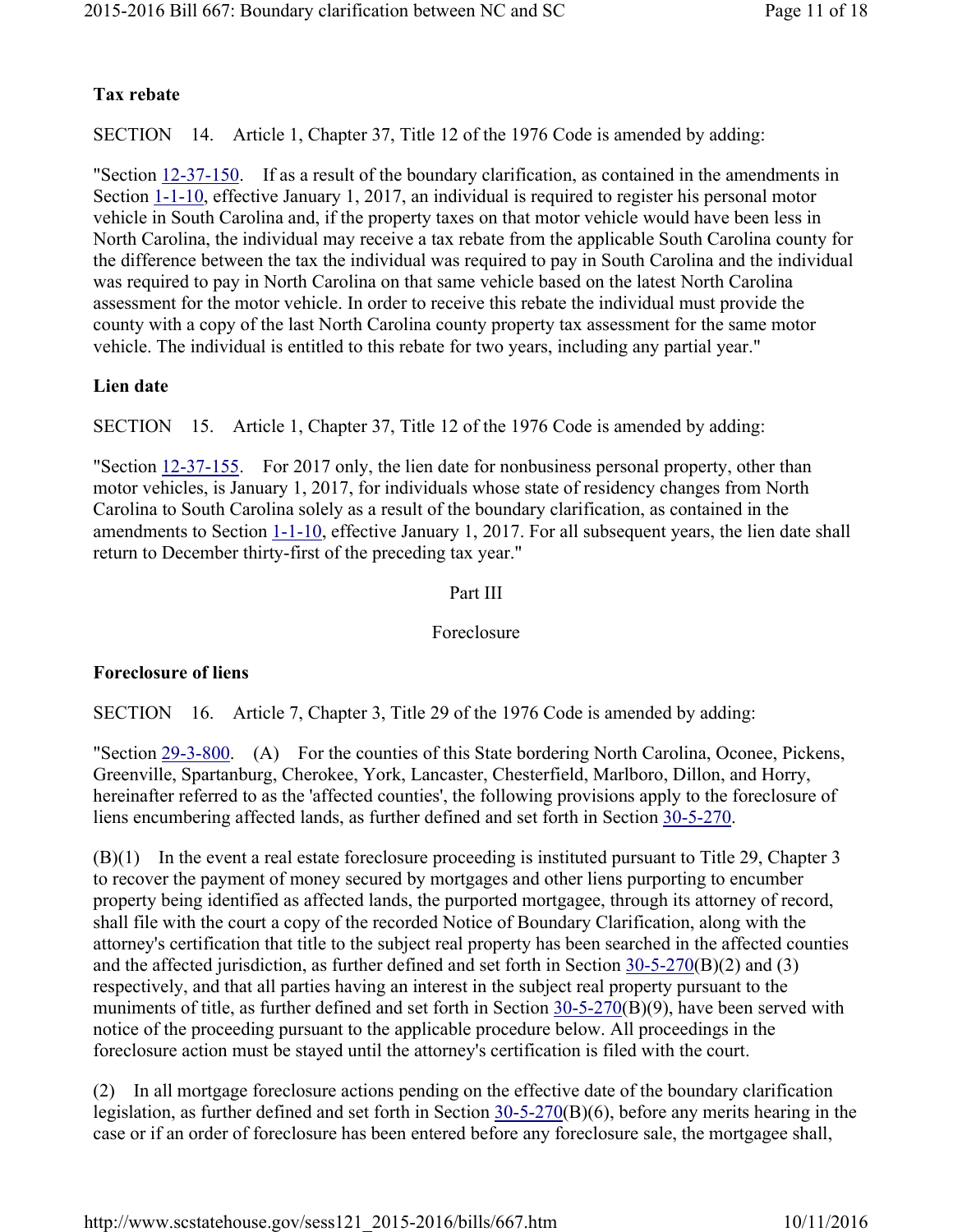through its attorney of record, serve a copy of the Notice of Boundary Clarification and filed pleadings upon any party identified on the Notice of Boundary Clarification or known to have an interest in the subject affected lands, not already a party to the action, by mailing the notice via certified mail or overnight delivery to the property addresses of the subject affected lands and to all known addresses of the parties; provided, that the notice also shall state that the party has thirty days from the date of mailing of the Notice of Boundary Clarification to file and serve an answer or other response to the mortgagee's summons and complaint.

(3) In all mortgage foreclosure actions filed after the effective date of the boundary clarification legislation, the mortgagee, through its attorney of record, shall serve along with the summons and complaint a copy of the recorded Notice of Boundary Clarification upon the mortgagor and all parties identified on the Notice of Boundary Clarification or known to have an interest in the subject affected lands.

(C) If within thirty days after having been served with Notice of Boundary Clarification as set forth in subsection (B)(1), any party served has failed, refused, or voluntarily elected not to file a response in the foreclosure proceeding, the mortgagee, through its attorney, shall certify that fact to the court, and the foreclosure action may proceed with the parties being bound as any other party in the action by the judgment and order of the court having jurisdiction over the foreclosure action; provided, however, that all parties shall receive actual notice of any hearings and sales in the foreclosure.

(D) The court having jurisdiction over the foreclosure action shall hear and determine any dispute concerning any party's right, title, or interest in the subject affected lands."

### Part IV

### Recording

# Real property recordings and filings

SECTION 17. Chapter 5, Title 30 of the 1976 Code is amended by adding:

"Section 30-5-270. (A) For the following counties of this State bordering North Carolina, Oconee, Pickens, Greenville, Spartanburg, Cherokee, York, Lancaster, Chesterfield, Marlboro, Dillon, and Horry, hereinafter referred to as the 'affected counties', the following provisions apply to a deed, plat, mortgage, security instrument, right of way, utility right of way, or other instrument affecting real property in the affected jurisdiction previously believed to be located in whole or in part in North Carolina and which is determined to be located in whole or in part in South Carolina as a result of the boundary clarification legislation.

(B) Unless specifically provided otherwise or the context otherwise requires, and in this chapter:

(1) 'Abutter' means an owner whose property abuts or adjoins the property of another person with no intervening land in between owned by a third party.

(2) 'Affected counties' means any South Carolina county that abuts or adjoins the boundary with an affected jurisdiction.

(3) 'Affected jurisdiction' means a sovereign state whose common boundary with South Carolina has been clarified resulting in a change in the perceived location of the boundary to be that of the actual boundary.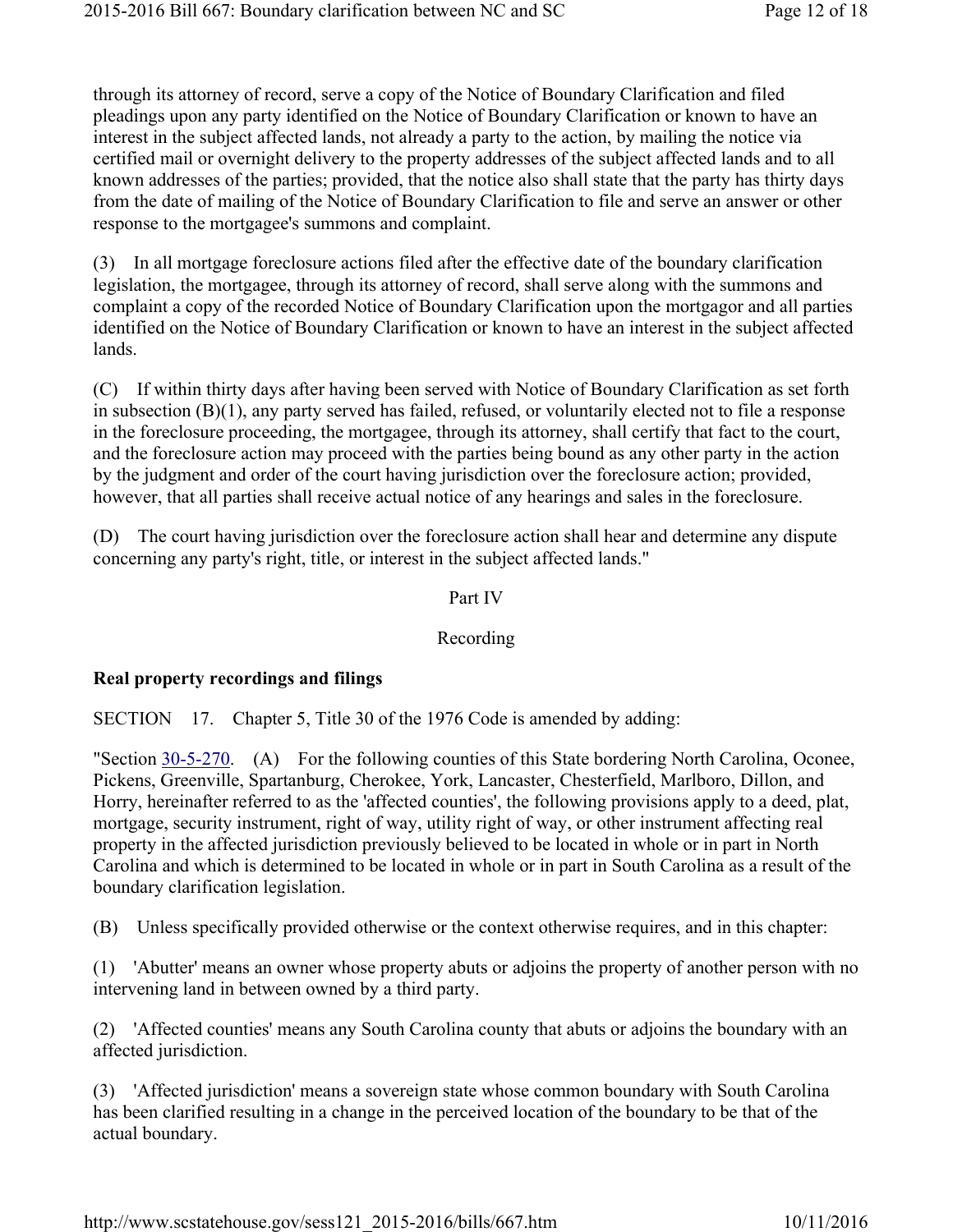(4) 'Affected lands' means real property of an owner whose perceived location has been clarified pursuant to the boundary clarification legislation.

(5) 'Boundary', as used in this chapter, has the meaning as established in Section 1-1-10 and in accordance with the constitution of this State.

(6) 'Boundary clarification legislation' means the amendments to Section 1-1-10, effective January 1, 2017.

(7) 'Clarification' means the official recognition of the original boundary as confirmed and agreed between an affected jurisdiction and the State of South Carolina pursuant to the boundary clarification legislation.

(8) 'Clarified line' means the officially recognized boundary between an affected jurisdiction and the State of South Carolina pursuant to the boundary clarification legislation.

(9) 'Muniments of title', where the term is used in this chapter, constitutes documents of record setting forth a legal or equitable real property interest or incorporeal hereditament in affected lands of an owner in the respective affected counties or an affected jurisdiction, or both.

(10) 'Notice of State Boundary Clarification', where the term is used in this chapter, constitutes the statutory form of notice to be recorded in South Carolina in the particular affected counties where affected lands now or previously lie.

(11) 'Owner' as used in this chapter means any person or entity owning of record a legal or equitable real property interest or incorporeal hereditament in affected lands as an abutter.

(12) 'Preclarification title' means muniments of title of record in an affected jurisdiction or the affected counties, or both, of an owner prior to the effective date of the boundary clarification legislation.

(C) Notice of State Boundary Clarification:

(1) On the effective date of this section, with respect to preclarification title as defined in this chapter where the instruments disclosing the muniments of title for that land were recorded in the public land records of an affected jurisdiction or the affected counties, or both, prior to the effective date of the clarification, the registers of deeds in the affected counties or the clerks of court in those counties not having registers where the affected lands are now or previously were perceived to be located, shall file the Notice of State Boundary Clarification, as specified in this section, in the record for all affected lands. The purpose of this notice is to alert anyone checking the title to real property that the real property constitutes affected lands that may be affected by the boundary clarification legislation and muniments of title for this land also may be recorded in the public land records of an affected jurisdiction. The notice must be properly indexed, including the correct order of indexing, in the same manner as any instrument conveying or encumbering real property.

(2) On or before the effective date of this section, the registers of deeds or clerks referenced above must inform attorneys and others using their offices of the requirements of this section. The information may be provided by clerks and registers by those means that they would normally utilize to provide general notices to users of their services such as postings on their web pages. This information shall include a copy of or a link to the notice of state boundary clarification form.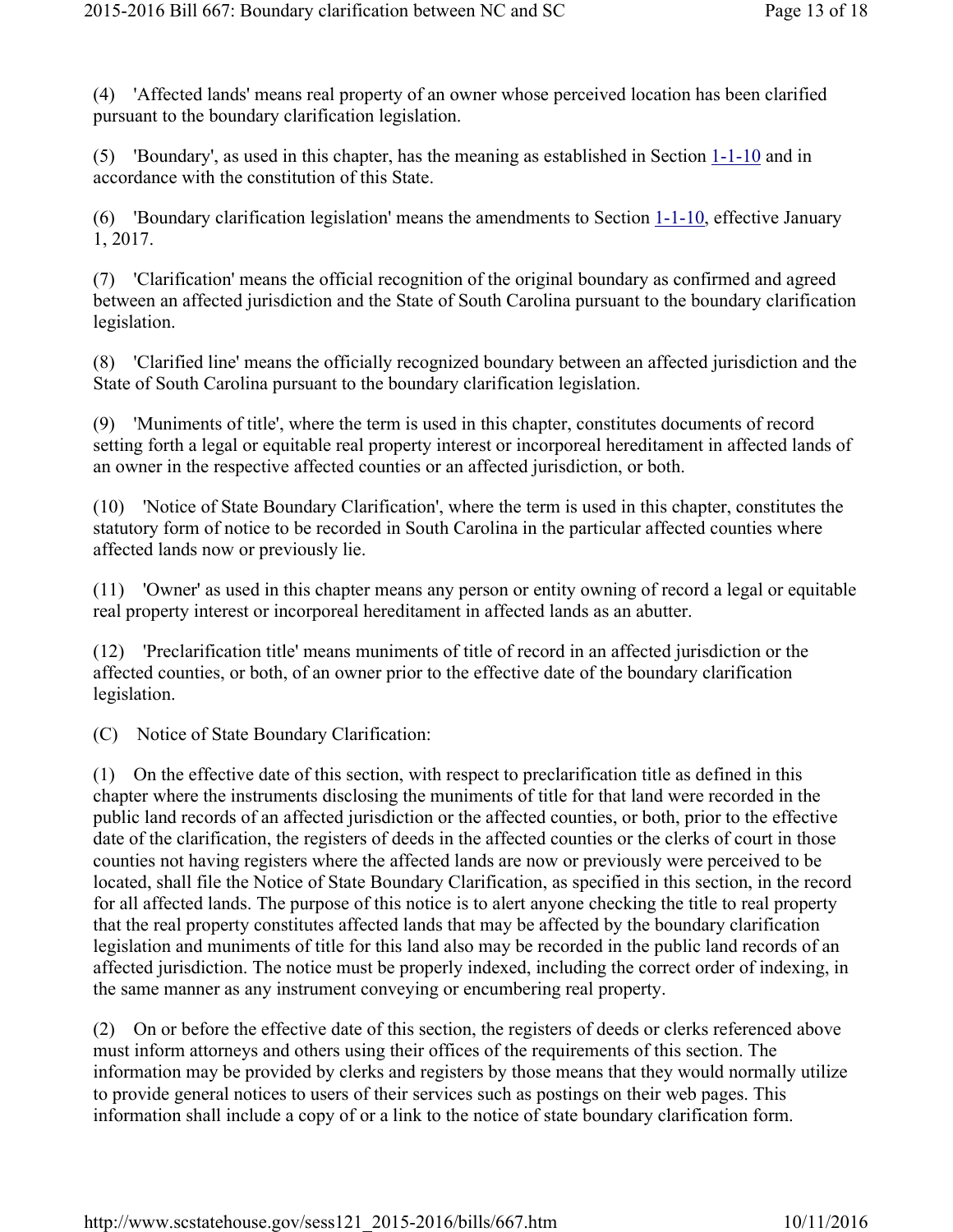(3) The notice form must be substantially in the following format:

'STATE OF SOUTH CAROLINA )

) Notice of South Carolina - North Carolina

COUNTY OF ) State Boundary Clarification

The undersigned Register of Deeds/Clerk of Court of the County and State set forth above, does hereby certify, under the penalty of perjury, the following:

(1) The following described tracts or parcels constitute affected lands as defined in Section 30-5- 270(B)(4), which may be affected by the boundary clarification legislation effective January 1, 2017.

[Legal description, derivation (if available) and TMS#]

(2) The parties set forth below are an Owner, as defined in Section 30-5-270(B)(11).

[List the name and address of all owners of record]

(3) The muniments of title, as defined in Section 30-5-270(B)(9), providing the basis for this claim of ownership, recorded in the public records of the aforesaid County and State, are as follows:

[List the specific instrument name and recording information]

(4) Muniments of title of those claiming an interest in this land also may be recorded in the public land records of an affected jurisdiction, as defined in Section 30-5-270(B)(3).

Date:

Signature of Register of Deeds / Clerk of Court

Printed Name: \_\_\_\_\_\_\_\_\_\_\_\_\_\_\_\_\_\_\_\_\_\_\_\_\_\_'

(D) Policies of Title and Casualty Insurance issued prior to the effective date of the boundary clarification legislation are enforceable according to their terms and shall remain in effect regardless of whether the insured property has been determined to be in another state.

(E) Clarification of the boundary does not alter, change, or affect in any manner the sovereignty rights of federally recognized Native American tribes over tribal lands on either side of a confirmed boundary line. Tribal sovereignty rights continue to be established and defined by controlling state and federal law."

#### Part V

### Environmental Permittees

### Environmental permits and permittees

SECTION 18. Chapter 1, Title 44 of the 1976 Code is amended by adding: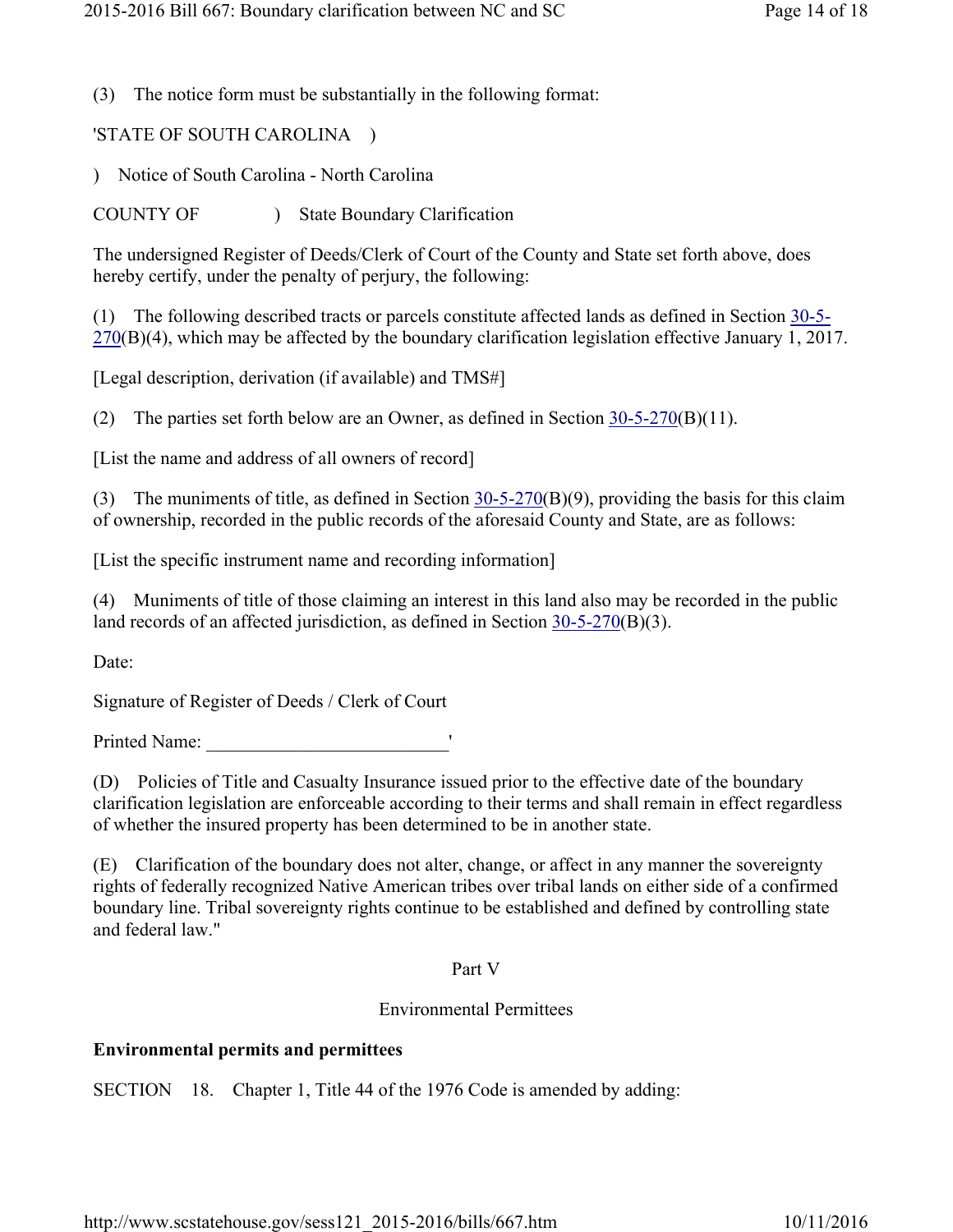"Section 44-1-315. (A) For purposes of the section, 'impacted location' means any facility issued or otherwise subject to a permit, license, or approval from the North Carolina Department of Environment and Natural Resources that has now been determined to be located within the jurisdiction of the South Carolina Department of Health and Environmental Control as a result of the amendments to Section 1-1-10, effective January 1, 2017.

(B) Notwithstanding any other provision of law, the South Carolina Department of Health and Environmental Control, in issuing any environmental permit, license, or approval to an impacted location shall provide a schedule of compliance that allows the permittee a reasonable period of time to be no greater than five years to come into compliance with any South Carolina environmental rule, regulation, or standard established by the department or by law that has no corresponding rule, regulation, or standard under North Carolina law or regulation, or is more stringent than the corresponding rule, regulation, or standard established under North Carolina law or regulation. The department may include increments of progress applicable in each year of the schedule established under this subsection, and may shorten the period of compliance as necessary to prevent an imminent threat to the public health and environment. The department may extend a permittee's compliance schedule under this section beyond five years upon written application by the permittee only if the department determines that circumstances reasonably require such an extension, and the extension of time would pose no threat to public health or the environment."

### Part VI

# Medicaid Providers

# Medicaid providers

SECTION 19. Article 1, Chapter 6, Title 44 of the 1976 Code is amended by adding:

"Section 44-6-110. A Medicaid provider, outside of the geographical boundary of South Carolina but within the South Carolina Medicaid Service Area, as defined by R. 126-300(B) of the Code of State Regulations, prior to the effective date of the amendments to Section 1-1-10, which are effective January 1, 2017, shall not lose status as a Medicaid provider as a result of the clarification of the South Carolina - North Carolina border."

# Part VII

# Utilities

# Utility service

SECTION 20. Title 58 of the 1976 Code is amended by adding:

# "CHAPTER 2

# Utility Service Where State Boundaries Clarified

Section 58-2-100. Upon the effective date of the amendments to Section 1-1-10, which are effective January 1, 2017, the clarified North Carolina - South Carolina boundary property located in whole or in part in North Carolina immediately prior to that date and receiving utility service from a North Carolina utility as defined under North Carolina law, may continue to receive utility service from that utility or its successors although the property is determined to be located in whole or in part in South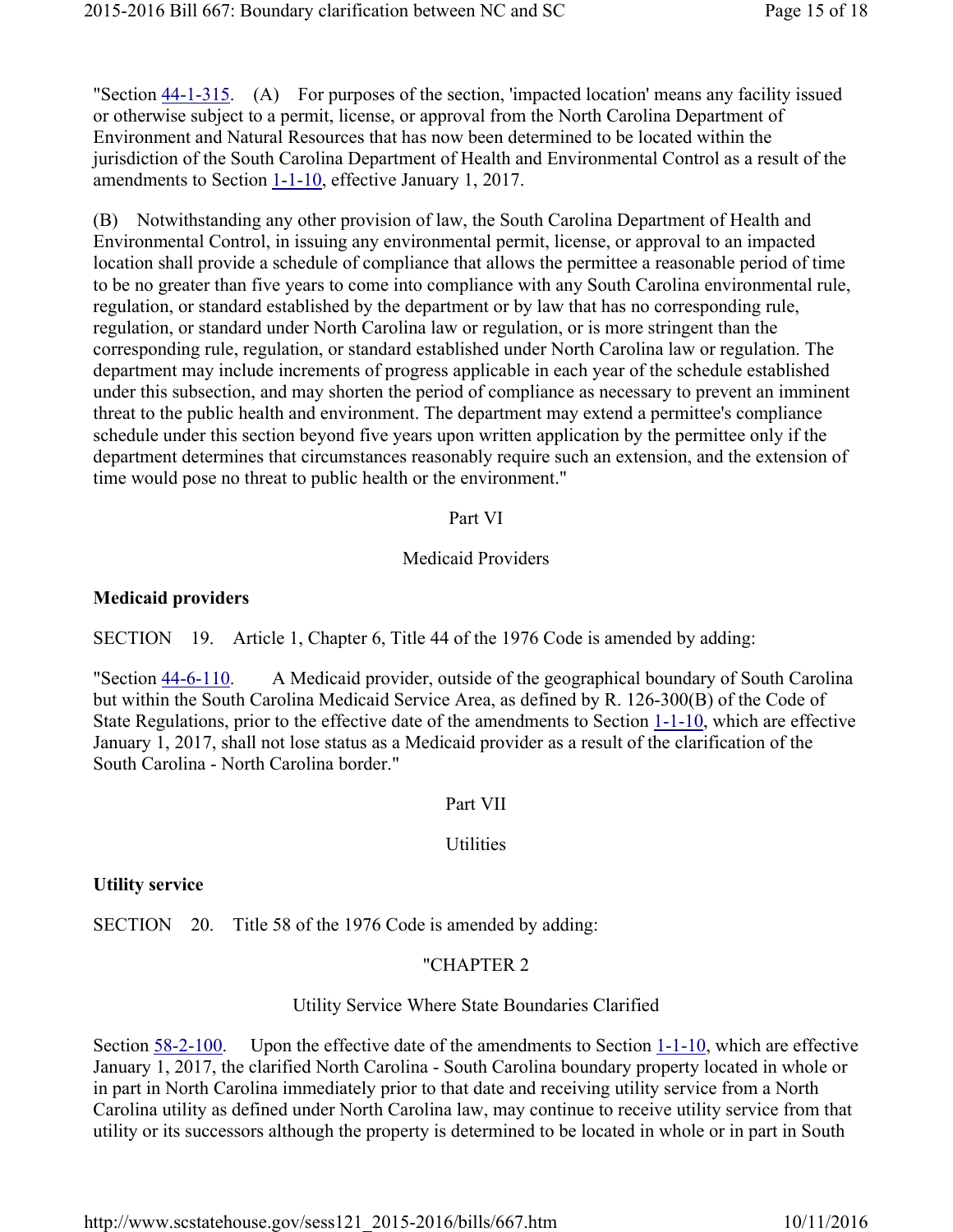Carolina as a result of the boundary clarification. The owners of that property have the option of requesting utility service by a similar South Carolina utility if the property is located within that utility's service area, regardless of whether the property is inside or outside a municipality. For purposes of this section only, the term 'utility' shall encompass the same utilities that are covered by one or more of the various definitions for utilities and utility providers used elsewhere in the general law of this State including, but not limited to, systems owned or operated by or on behalf of a municipality or county; municipal systems as authorized in Chapter 31, Title 5; 'public utility' as defined in Section 58-3-5; 'telephone cooperative' as defined in Section 33-46-20; 'cooperative' as used in Chapter 36, Title 33; 'corporations not for profit' as used in Chapter 49, Title 33; 'special purpose' and 'public service districts' as authorized in Chapter 11, Title 6; 'rural community water districts' as authorized in Chapter 13, Title 6; 'joint municipal water systems' as authorized in Chapter 25, Title 6; 'joint agency' as authorized in Chapter 24, Title 6; 'natural gas authorities' created by act of the General Assembly, or are otherwise similar to utilities defined under North Carolina law."

#### Part VIII

#### School Attendance and Tuition

#### School attendance

SECTION 21. Article 5, Chapter 63, Title 59 of the 1976 Code is amended by adding:

"Section 59-63-550. (A) Upon the effective date of the amendments to Section 1-1-10 which are effective January 1, 2017, enacting the clarified North Carolina - South Carolina boundary, persons residing on property which is determined to be located in North Carolina as a result of the boundary clarification, may enroll their children residing with them in the South Carolina district in which that property was previously believed to be located or in the statewide public charter school district, without charge, as long as the family maintains residence on that same property. For the purpose of this section regarding the boundary clarification, the word 'children' includes those children who are residing with their legal guardians whose property is determined to be located in North Carolina as a result of the boundary clarification.

(B) This section only applies to those persons residing on the property as of January 1, 2017, and their children who reside with them. Once those persons move from the property or no longer have children at home who are attending or will attend schools in the South Carolina K-12 public education system, then this provision no longer applies to that property. A district may draw down South Carolina state and federal funding for students enrolled under this section.

(C) This section does not require a former South Carolina resident to continue enrollment of their children in school in South Carolina."

### School tuition

SECTION 22. Chapter 112, Title 59 of the 1976 Code is amended by adding:

"Section 59-112-150. (A) Notwithstanding any other provision of law, independent persons and their dependents formerly domiciled in South Carolina counties who are residing in North Carolina counties as a result of the clarified North Carolina - South Carolina boundary as contained in the amendments in Section 1-1-10, effective January 1, 2017, may be considered eligible for instate tuition rates for a period of up to ten years from January 1, 2017. To be eligible for instate tuition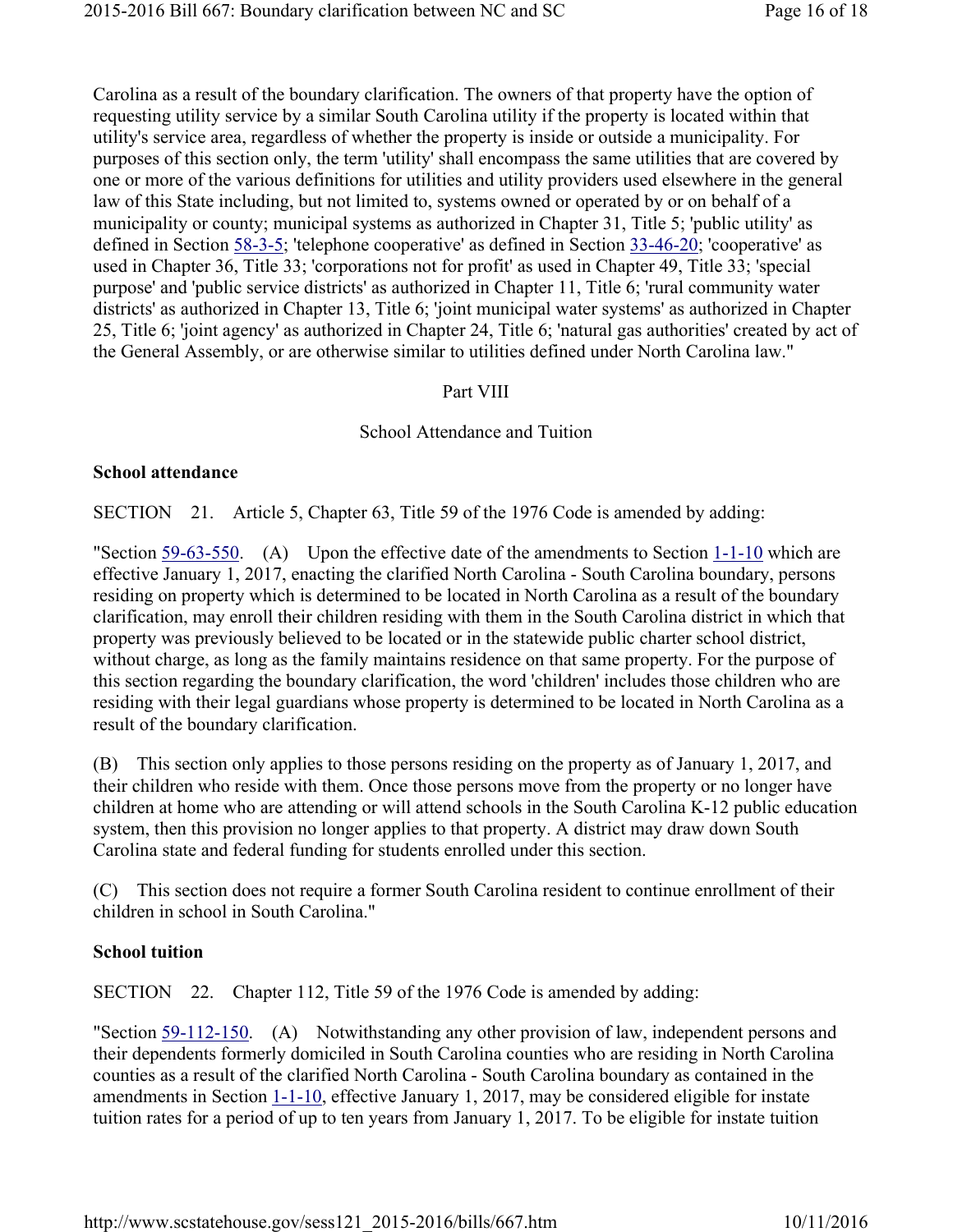rates, these persons must have been domiciled and reside on property in South Carolina in accordance with this chapter immediately prior to January 1, 2017, and must maintain residence and domicile on that same property within North Carolina.

(B) Notwithstanding any other provision of law, independent persons and their dependents previously domiciled on property in North Carolina which is located in South Carolina as a result of the North Carolina - South Carolina boundary clarification, for a period of two years from January 1, 2017, are eligible for instate tuition rates without the requirement of residency and domicile for twelve months in this State provided these independent persons have evidenced the intent to establish domicile in South Carolina in accordance with this chapter. To be eligible under this section, these persons must reside on the same property that was in North Carolina immediately prior to January 1, 2017. To maintain eligibility for instate tuition rates longer than the two years permitted under this section, the independent persons and their dependents must satisfy the requirements of Section 59- 112-20.

(C) The provisions established under subsections (A) and (B) are not transferable to persons other than those independent persons and their dependents falling within the scope of those provisions.

(D) Should the domicile and residence of independent persons and their dependents change from the property affected by the boundary clarification, maintenance of eligibility for instate tuition rates must be determined as provided in Section 59-112-20.

(E) Persons eligible for instate tuition rates pursuant to this section may be eligible for statesupported scholarships and grants provided all other eligibility requirements are met."

### Part IX

### Severability and Time Effective

### **Severability**

SECTION 23. If any section, subsection, paragraph, subparagraph, sentence, clause, phrase, or word of this act is for any reason held to be unconstitutional or invalid, such holding shall not affect the constitutionality or validity of the remaining portions of this act, the General Assembly hereby declaring that it would have passed this , and each and every section, subsection, paragraph, subparagraph, sentence, clause, phrase, and word thereof, irrespective of the fact that any one or more other sections, subsections, paragraphs, subparagraphs, sentences, clauses, phrases, or words hereof may be declared to be unconstitutional, invalid, or otherwise ineffective.

 $\frac{1}{2}$ 

### Time effective

SECTION 24. This act takes effect January 1, 2017.

Ratified the 6th day of June, 2016.

Approved the 10th day of June, 2016.